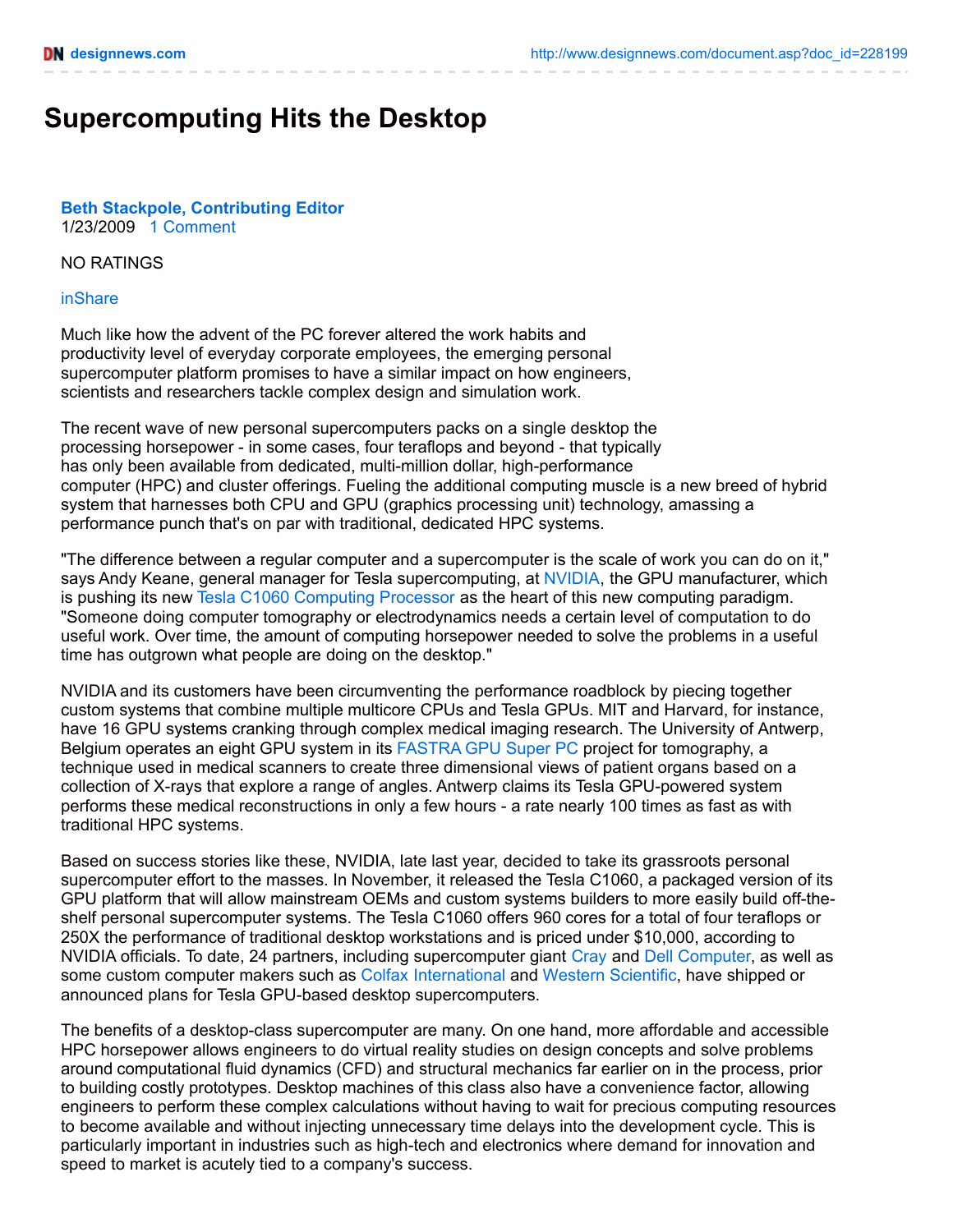"Computer chips are no longer just microprocessors - they're complete systems," says Drew Gude, director of U.S. high tech and electronics industry for [Microsoft](http://www.microsoft.com/), which has put its stake in HPC territory with the release of Windows HPC Server. "The engineering and testing required to test these systems becomes incrementally complicated and access to this kind of computing power allows individuals creating those systems to compile software more quickly, run a variety of tests and do CFD analysis from one system."

## A Hybrid Approach

While the personal supercomputer as a marketing concept has been percolating for years, the hybrid CPU/GPU architecture is new and has the potential to really advance the market, according to Addison Snell, vice president and general manager for Tabor [Research](http://www.taborresearch.com/), a research firm solely focused on the HPC market. Other types of accelerators, including FPGAs, have been used to advance workstationclass HPC systems, but NVIDIA's GPU approach appears to have the momentum, Snell says. "The hybrid has the potential of reincarnating the classic market space of the technical workstation, which has been on the decline," he says. "This now enables you to have a powerful workstation on the desktop, combining several processors and graphics co-processors to either enhance the computational aspects or post-process rendering."

Snell says one of the longstanding obstacles for a hybrid approach is the issue of programmability since software has to be rewritten to take advantage of the new parallel architecture. "At some level, software needs to contain instructions that tell the system to execute a given calculation on a GPU rather than a CPU," he says. "The approach can be made more straightforward, but it doesn't eliminate the step that software has to be rewritten."

NVIDIA tackles that problem with [CUDA](http://www.nvidia.com/object/cuda_home.html), its C++-like programming environment used to tune applications to the GPU's parallel computing architecture. CUDA has been widely embraced among leading software vendors, including Mathematica and National Instruments, giving NVIDIA's GPU hybrid a jump on competing accelerator models, Snell says. However, CUDA has limitations in that it ties developers to the NVIDIA platform, according to Microsoft's Ryan Waite, product unit manager for Windows HPC Server. What the market requires, Waite says, is a general-purpose language for GPU programming that works across several platforms. To that end, he says Microsoft is planning a set of extensions to its Direct X language to enable developers to tap into the parallel processing engines in GPUs.

In addition to Microsoft's efforts, The [Khronos](http://www.khronos.org/news/press/releases/khronos_launches_heterogeneous_computing_initiative/) Group has formed an industry working group to create royalty-free, open standards for programming parallel computing across GPUs and CPUs. The so-called Compute Working Group includes participation from such leaders as IBM, Apple, ARM, AMD, NVIDIA, Freescale and others. Apple has proposed the Open Computing Language (OpenCL) specification as a basis for the standard and the group is soliciting companies to provide input.

There are other software-related advances helping to propel HPC's march onto the desktop, according to Microsoft. Windows HPC Server, particularly the latest 2008 version, has done its part to help make these very complex systems easier to use and manage, especially for engineers and scientists who aren't necessarily versed in computer administration tasks, according to Waite. "If you're an engineer or scientist using Mathlab, you want to stay in that application," he says. "A personal supercomputer supports this idea instead of having centralized resources that only a limited number of people have access to and which require a lot of care and feeding."

John Stone, a senior research programmer at the University of Illinois at [Urbana-Champaign](http://www.ks.uiuc.edu/), has long been a user of HPC clusters, but admits a personal supercomputer brings a level of convenience not seen with traditional systems. Stone, part of the university's Theoretical and Computational Biophysics Group, taps HPC technology to create a mathematical model that simulates the behavior of biological molecules at an atomic level - something that's not visible even through highly sophisticated microscopes. A couple years ago, running these highly complex calculations meant tapping some far-off supercomputer for days. Last year, Stone's group began working with CUDA and a custom-built hybrid CPU/GPU system and was able to perform the same work on a single GPU machine in their own lab in only 27 minutes. Stone says early tests show the new Tesla hybrid platform drastically improves even that level of performance.